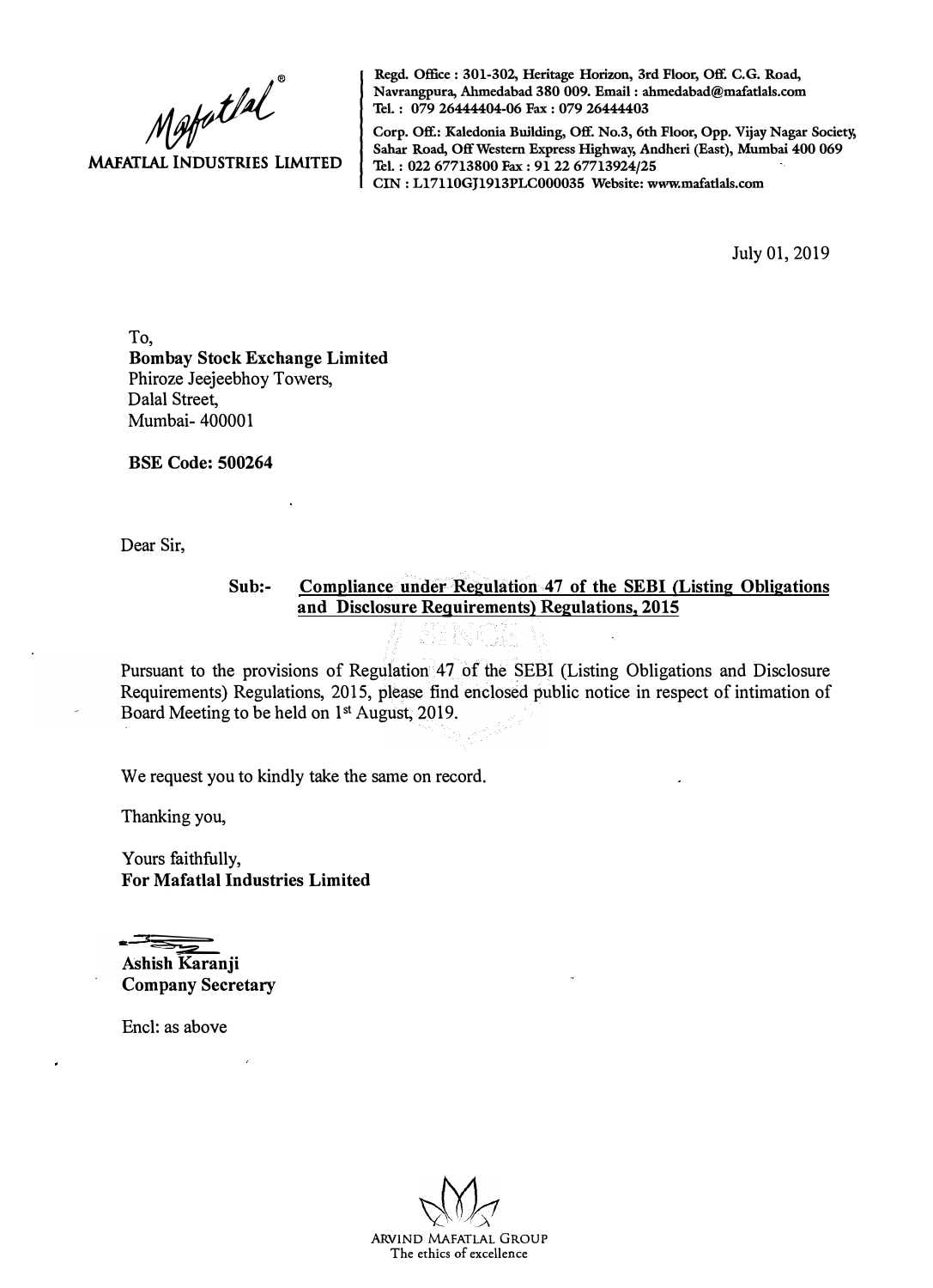### WWW.FINANCIALEXPRESS.COM

### SATURDAY, JUNE 29, 2019

**q** 

# **FINANCIAL EXPRESS**

NAV.

**MAFATLAL INDUSTRIES LIMITED** -,

 $5$ 

## CIN: L17110GJ1913PLC000035

Regd. Office: 301-302, Heritage Horizon, 3' Floor, Off: C.G. Road, Navrangpura, Ahmedabad-380 009. Tele. No. 079-26444404-06 Fax No. 079-26444403 E-mail : ahmedabad@mafatlals.comWebsite:www.mafatlals.com

#### **NOTICE**

**NOTICE IS HEREBY GIVEN pursuantto Regulation 29 and Regulation 47 of the SEBI (Listing Obligations and Disclosure Requirements) Regulations, 2015 a Meeting of the Board of Directors of the Company will be held on Thursday, 1st day of August, 2019, at Nadiad, inter alia, to**  consider and approve the Unaudited Financial Results of the Company for **the Quarter ending on 30th June, 2019.** 

**Further, We have to inform you that pursuant to SEBI (Prohibition of Insider Trading) Regulations, 2015 as amended read with the Company 's Code of Conduct to Regulate, Monitor and Report Trading, the Trading Window in respect of dealing in the Equity Shares of the Company, will remain closed, for all the Directors, Designated (specified) Employees of**  the Company and "the connected persons" with the Company, with effect **from 30th June, 2019 to 3rd August, 2019 (both days lncluslve).The**  trading window in respect of dealing in the shares of the Company shall **reopen from 4th August, 2019.** 

**This information is also available on Company's website www.mafatlals.com, as also on the website of the Bombay Stock Exchange Limited www.bseindia.com** 

| Place: Ahmedabad<br>Dated: 28" June, 2019 | M<br>ARVIND MAFATLAL GROUP<br>The ethics of excellence | For Mafatlal Industries Limited,<br>Ashish A. Karanji<br><b>Company Secretary</b> |
|-------------------------------------------|--------------------------------------------------------|-----------------------------------------------------------------------------------|
|                                           |                                                        |                                                                                   |

·,